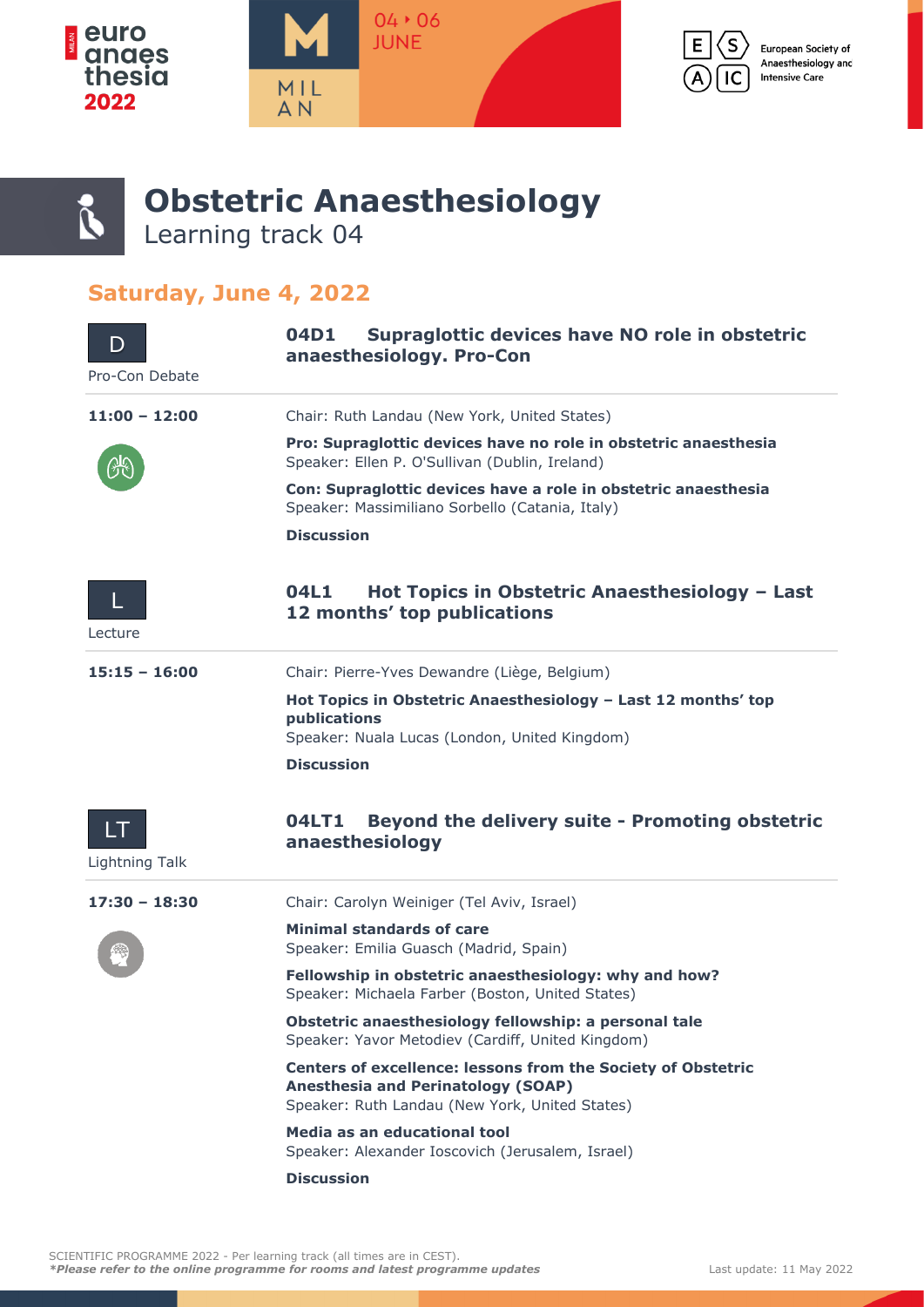



European Society of Anaesthesiology and **Intensive Care** 

## **Sunday, June 5, 2022**

| LT<br>Lightning Talk                              | Making order in the chaos of massive obstetric<br><b>04LT2</b><br>haemorrhage                                                                                                 |
|---------------------------------------------------|-------------------------------------------------------------------------------------------------------------------------------------------------------------------------------|
| $09:30 - 10:30$                                   | Chair: Emilia Guasch (Madrid, Spain)                                                                                                                                          |
|                                                   | Risk assessment and recognition for obstetric haemorrhage<br>Speaker: Michaela Farber (Boston, United States)                                                                 |
|                                                   | Point of care testing in obstetric haemorrhage<br>Speaker: Yavor Metodiev (Cardiff, United Kingdom)                                                                           |
|                                                   | Devices for obstetric haemorrhage: anaesthetic point of view<br>Speaker: Alexander Ioscovich (Jerusalem, Israel)                                                              |
|                                                   | Anaesthesia for the haemorrhaging obstetric patient<br>Speaker: Carolyn Weiniger (Tel Aviv, Israel)                                                                           |
|                                                   | Role of simulation in obstetric haemorrhage<br>Speaker: Nicolas Brogly (Madrid, Spain)                                                                                        |
|                                                   | <b>Discussion</b>                                                                                                                                                             |
| <b>PB</b><br>Problem-Based<br>Learning Discussion | 04PB1<br>Anaesthesia for caesarean delivery<br>*Live attendance is required to participate in this session (limited to max 15 participants).                                  |
| $14:00 - 14:45$                                   | Anaesthesia for caesarean delivery<br>Facilitator: Cynthia Wong (Iowa City, United States)                                                                                    |
| P<br><b>Panel Discussion</b>                      | Ethics and patient rights at the start of life<br>04P1                                                                                                                        |
| $15:15 - 16:15$                                   | Chair: Carolyn Weiniger (Tel Aviv, Israel)<br>Co-Chair: Nuala Lucas (London, United Kingdom)                                                                                  |
|                                                   | Maternal versus foetal rights in early pregnancy: caesarean section<br>for imminent foetal demise against maternal wishes<br>Speaker: Caitlin Sutton (Houston, United States) |
|                                                   | Maternal autonomy and consent for labour analgesia while in pain or<br>under the influence of narcotics<br>Speaker: Paul McConnell (Paisley, United Kingdom)                  |
|                                                   | Maternal versus foetal rights - Is there a unified ethic? Global<br>differences in cultural, religious and legal aspects<br>Speaker: Mary Neal (Glasgow, United Kingdom)      |
|                                                   | <b>Discussion</b>                                                                                                                                                             |